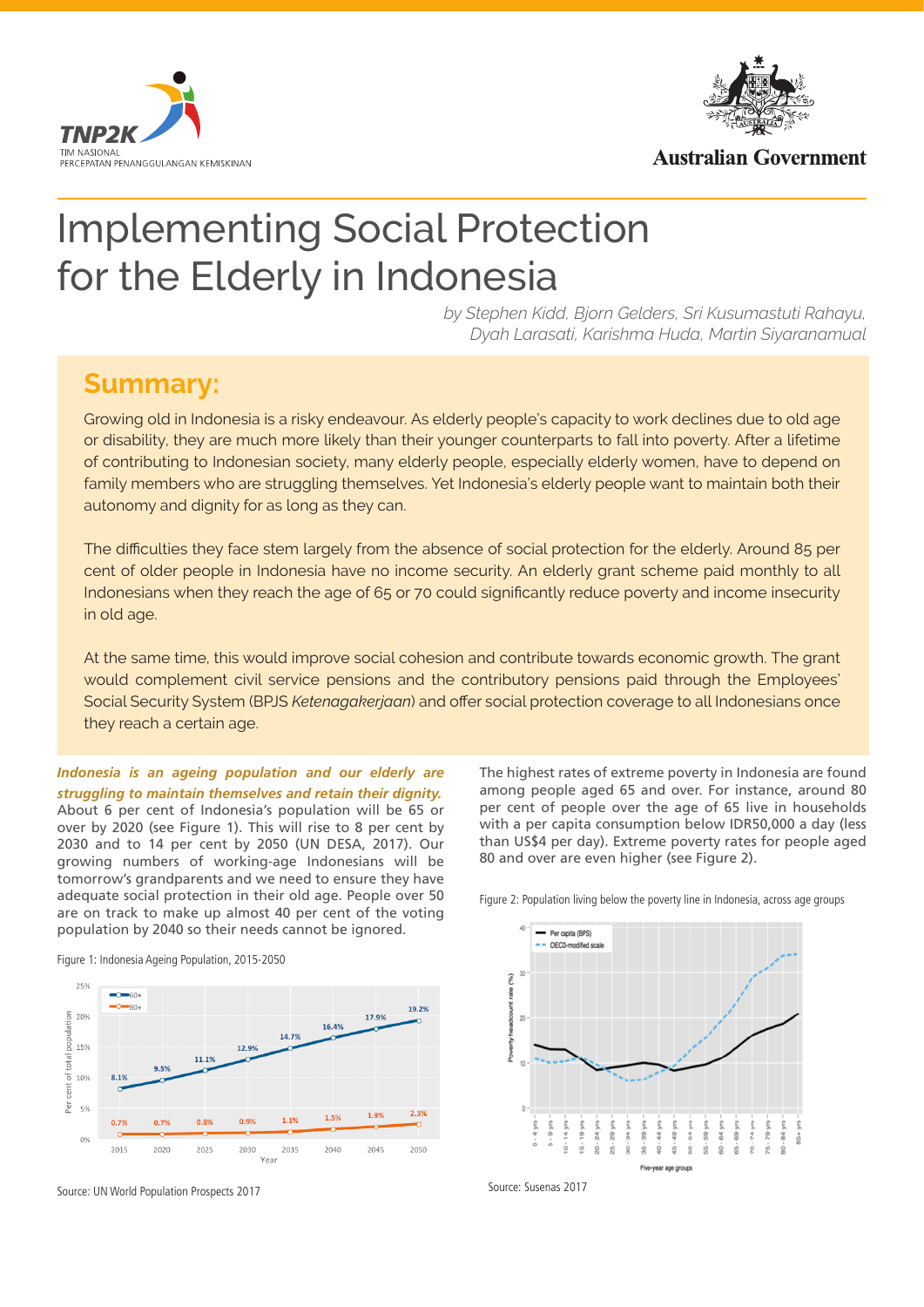Nearly one in five of people over 80 live in extreme poverty using the national poverty line as the basis, but this proportion rises significantly if we use alternative measures of economic wellbeing.<sup>1</sup> Furthermore, people who are secure today may not be secure tomorrow, as incomes are constantly changing, and small crises can easily push the elderly into poverty.<sup>2</sup>

Figure 3: percentage of people with disabilities in Indonesia, by age



Source: SUPAS 2015

People's ability to work declines with age, and rates of disability rise sharply (see Figure 3). At least four out of every ten Indonesians aged 70 and over have some form of disability which affects their ability to earn independent incomes (BPS, 2010; Adioetomo, Mont and Irwanto, 2014). This means that 65 per cent of people of 60 and over rely on their adult children for financial support. Furthermore, ageing means higher health costs so families supporting older people can be under significant financial stress.

These families are less able to invest in their own children, which in turn has a negative impact on the capacity of the nation's future labour force. The elderly in Indonesia place a high value on being able to provide for others and being forced into dependency also means that they lose their sense of self-worth (Kreager and Schroder-Butterfill, 2008, 2010, 2015).

Old age has a strong gender dimension in Indonesia. Women make up 53 per cent of those aged 65 and over, as women tend to live longer than men. Women in the 60–80 age group face vulnerabilities compared to men, for example:

- They are over 14 per cent more likely to live in extreme poverty;
- They are more likely to be widowed (56 per cent of women versus 15 per cent of men);
- They are more likely to live alone (15 per cent of women versus 5 per cent of men).

• They are less likely to participate in the labour force and more likely to depend on their families for support (76 per cent of women versus 56 per cent of men)

#### *Government can strengthen the current social protection system in Indonesia to better cater for the elderly.*

Around 85 per cent of the elderly in Indonesia have no secure income. The current social protection system reaches more affluent members of society in the formal sector through contributory social insurance and civil service pensions. It also targets those living in poverty through social assistance programs. However, most people on middle incomes – the 'missing middle'– live on low incomes and are vulnerable to everyday risks and shocks. This missing middle, therefore, needs better access to social protection (see Figure 4).

Figure 4: The design of Indonesia's social protection system offering income transfers



#### *Grants for the elderly are the most common and largest social protection instrument used across high and middleincome countries.*

These grants form the foundation for broader social protection for the elderly systems, ensuring a guaranteed minimum income for all citizens of a certain age.

Most countries introduced grants for the elderly when they were poorer than Indonesia (see Figure 5). Nepal demonstrates that a country's lack of wealth is no impediment. As one of the poorest countries in Asia, it invests around 1.3 per cent of its gross domestic product (GDP) in its grant for the elderly, covering everyone over 65 and all single women over 60. Given the rapidly rising and ageing population across Asia, governments need to establish comprehensive social protection systems for the elderly, as this is now a critical policy issue (TNP2K-Mahkota, 2018).

<sup>2</sup> From 2007 to 2014, around one third of households improved their living standards but another third slipped back to a lower economic position, and a similar pattern emerges over just one year from 2014 to 2015.

<sup>1</sup> The estimate is based statistics from the national statistics office of Indonesia (BPS). Using a modified Organisation for Economic Cooperation and Development scale to capture distribution of relative intra-household poverty, poverty among those aged 80 and older jumps to well above 30 per cent. Overall, the national poverty rate for people of 65 or older is 14.7 per cent.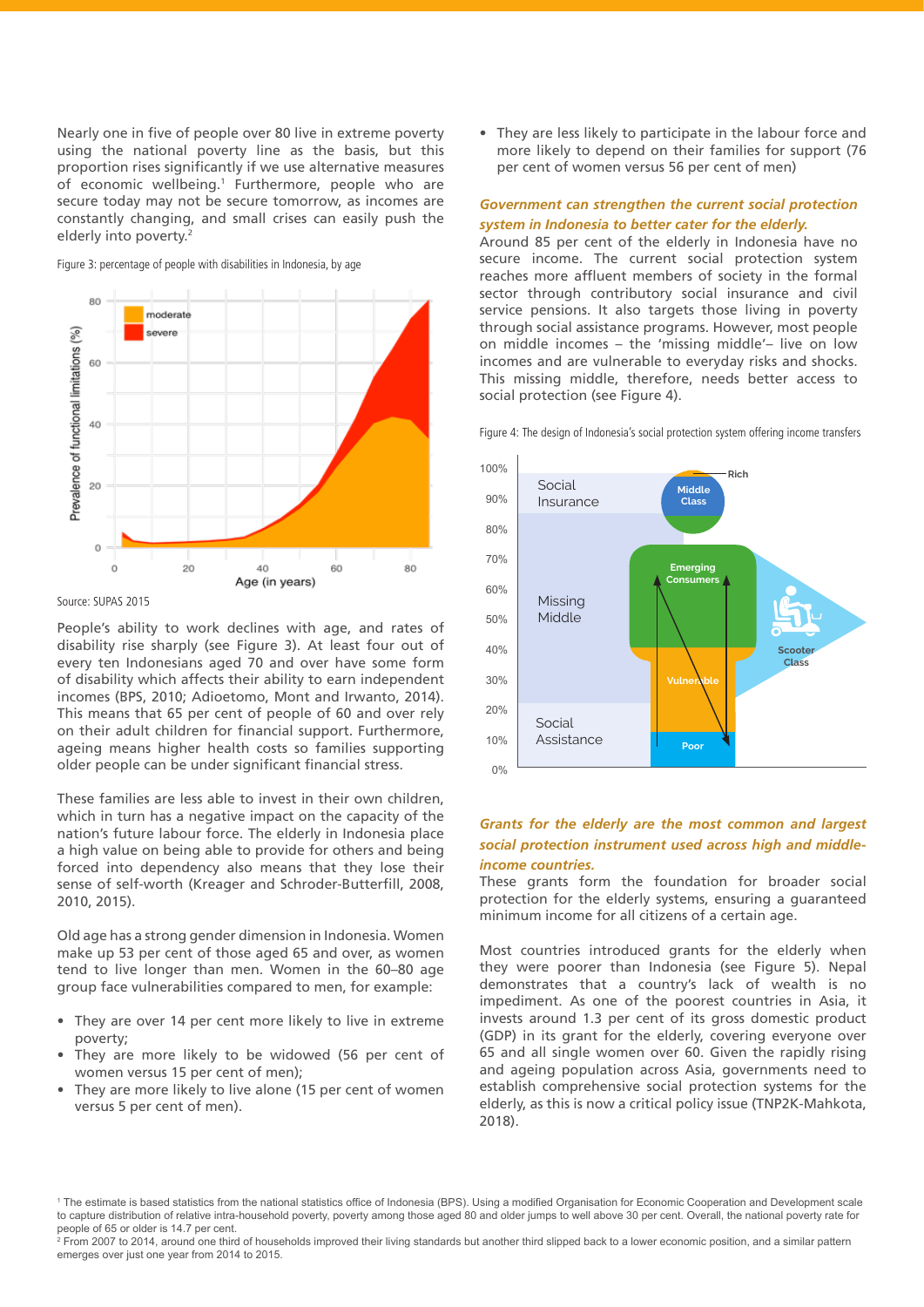#### *Indonesia can afford an adequate grant for all elderly citizens that will eradicate income poverty in old age.*

Other middle-income countries invest approximately 14.6 per cent of GDP per capita (HelpAge International, 2015).3 An elderly grant of IDR600,000 per month – approximately 12.9 per cent of GDP per capita – would dramatically reduce poverty rates among older people from around 15 per cent to 1.2 per cent. It would also have a significant impact on the wellbeing of the 'missing middle' and increase per capita household consumption by between 25 and 60 per cent.

A more modest grant of IDR300,000 for everyone of 70 years and over would still bring the poverty rate down from 16.3 to 3.8 per cent for this age group although the benefits for the 'missing middle' would be relatively low (see Figure 6).

Modest elderly grants are already having a significant impact in parts of Indonesia. Since 2012, everyone aged 70 and over in Aceh Jaya district have received a pension of IDR200,000 a month, with positive results (see box). DKI Jakarta province has started to provide an elderly grant of IDR600.000 per month for some of its elderly population (approximately around 14.000 elderly from the total 100.000 elderly in the province).

Furthermore, because the elderly is over-represented among the poorest segment of Indonesian society, a comprehensive social protection system for the elderly reduce national poverty and inequality significantly (Susenas, 2017).

Figure 6: Post-transfer household expenditures by income as a result of a citizens' pension (elderly grant)



Source: Susenas 2017

For example, a grant of IDR600,000 per month for people of 65 and over would reduce the national poverty rate to 8.8 per cent. Even if the grant was IDR300,000 per month, the national poverty rate would still fall to 9.4 per cent.



Figure 5: Global increase in grants for the elderly showing the wealth of the country at the time the grants were introduced

Source: Palacios and Knox-Vydmanov (2014) adjusted PPP as of 2011 equivalent by Development Pathways, 2018

3 The average includes low and middle-income countries that provide a universal or pensions-tested social pension.